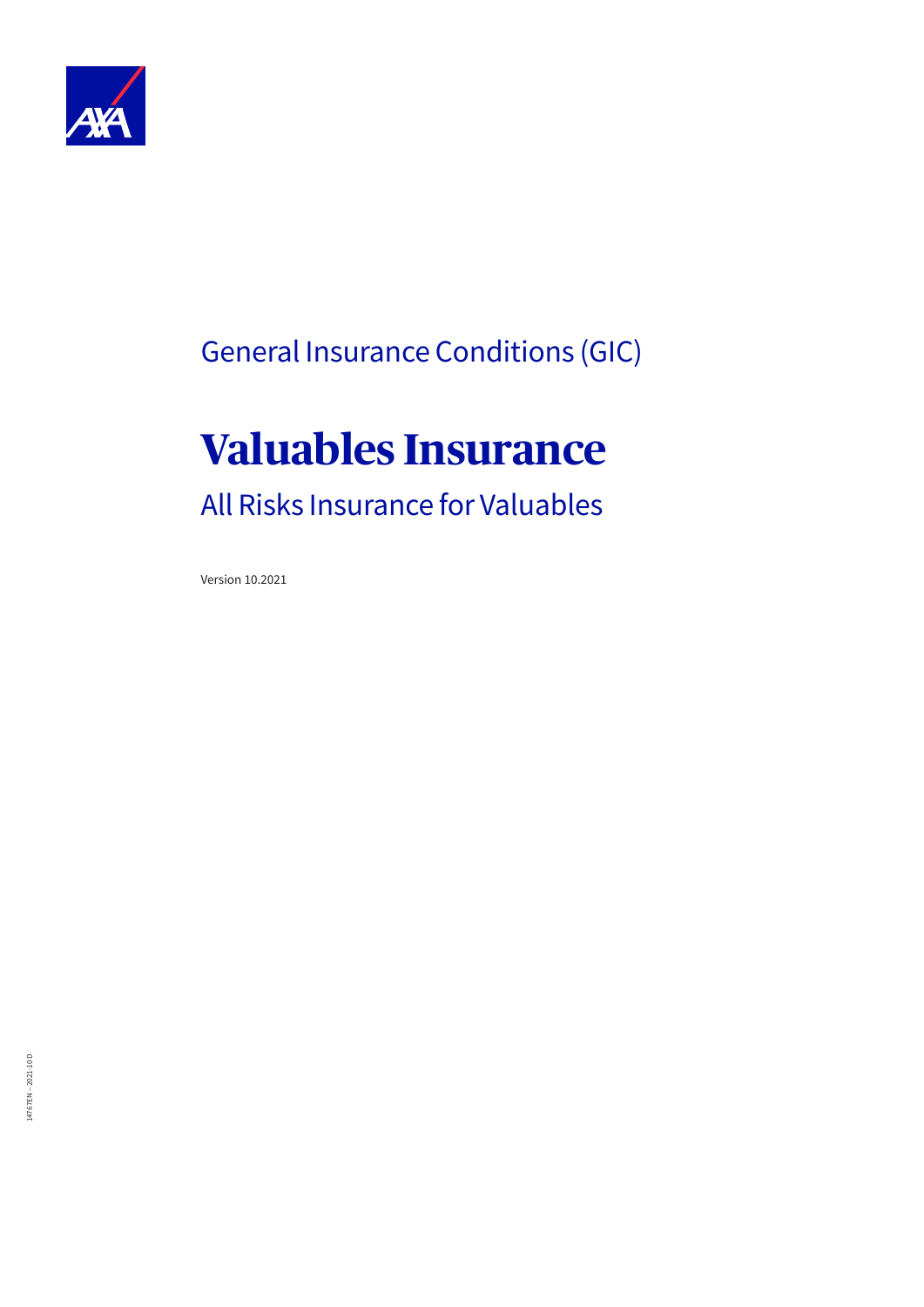## **Contents**

**[Key Points at a Glance](#page-2-0) 3**

### **[Part A](#page-4-0) [General Conditions](#page-4-0)  [of the Insurance Contract](#page-4-0)**

| A1             | Scope of the contract                      | 5 |
|----------------|--------------------------------------------|---|
| A2             | <b>Territorial scope</b>                   | 5 |
| A <sub>3</sub> | <b>Contract term</b>                       | 5 |
| A4             | <b>Change of home address and domicile</b> | 5 |
| <b>A5</b>      | <b>Termination of the contract</b>         | 5 |
| A6             | <b>Premiums</b>                            | 5 |
| <b>A7</b>      | <b>Deductible</b>                          | 6 |
| A8             | <b>Adjustment to the contract by AXA</b>   | 6 |
| A <sub>9</sub> | Duty of care and other obligations         | 6 |
| A10            | Duty to provide information                | 6 |
| A11            | <b>Claims</b>                              | 6 |
| A12            | <b>Multiple insurance</b>                  | 6 |
| A13            | <b>Principality of Liechtenstein</b>       | 6 |
| A14            | Applicable law and place of jurisdiction   | 6 |
| A15            | <b>Sanctions</b>                           | 6 |

### $\frac{1}{3}$  [Part B](#page-6-0) **[Scope of Insurance](#page-6-0)**

| <b>B1</b> | Insured valuables       |  |
|-----------|-------------------------|--|
| <b>B2</b> | <b>Insured risks</b>    |  |
| <b>B3</b> | <b>Insured benefits</b> |  |

### **[Part C](#page-7-0) [General Exclusions](#page-7-0)**

| C <sub>1</sub><br><b>General exclusions</b> |  |
|---------------------------------------------|--|
|---------------------------------------------|--|

## **[Part D](#page-8-0) [Claims](#page-8-0)**

| D1             | <b>Procedure and obligations</b>         | q |
|----------------|------------------------------------------|---|
| D <sub>2</sub> | Compensation                             | 9 |
| D <sub>3</sub> | <b>Expert loss adjustment proceeding</b> | q |
| D <sub>4</sub> | <b>Reduced compensation</b>              | 9 |
| D <sub>5</sub> | Due date for compensation payment        | q |
| D <sub>6</sub> | <b>Recovered property</b>                |   |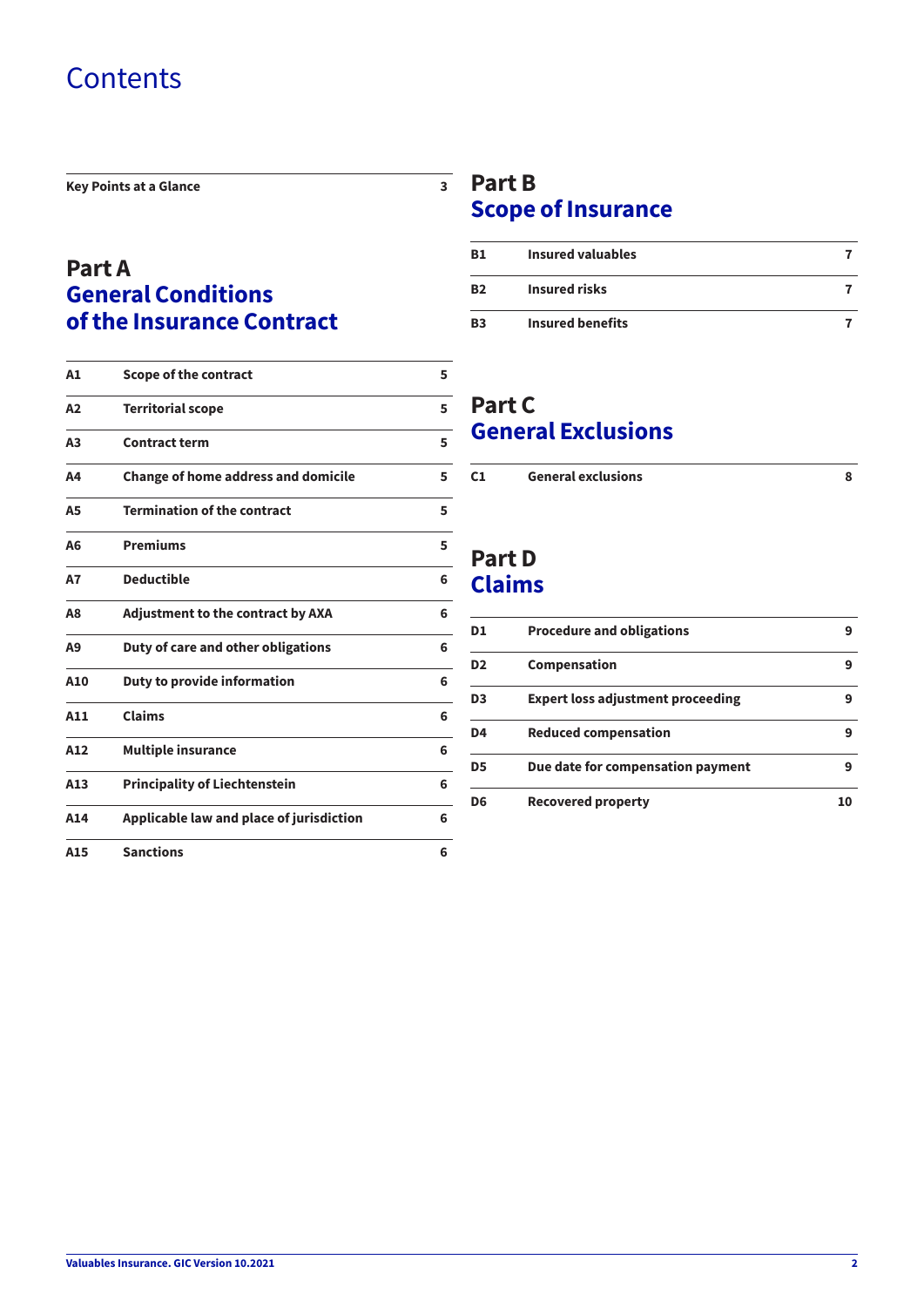## <span id="page-2-0"></span>Key Points at a Glance

This overview provides you with information about the key content of the insurance contract in accordance with Article 3 of the Federal Act on Insurance Contracts (ICA). The contracting parties' rights and obligations come into being on conclusion of the insurance contract, in particular on the basis of the application, policy, contract terms, and statutory provisions.

#### **Who is the insurance carrier?**

The insurance carrier is AXA Insurance Ltd, General Guisan-Strasse 40, 8400 Winterthur (hereinafter referred to as "AXA"), a stock corporation domiciled in Winterthur and a subsidiary of the AXA Group.

#### **What is insured?**

Only the valuables listed in the policy are insured. They must be in the private possession of the policyholder or of a person with whom the policyholder shares a household.

Valuables are defined as jewelry, including wristwatches and pocket watches, pictures, furs, and classic string instruments and plucked string instruments (hereinafter referred to as "musical instruments").

Valuables insurance is a form of property and casualty insurance pursuant to the Insurance Contract Act.

#### **What risks and losses are covered?**

The valuables are insured against the following risks and loss/ damage:

- Theft: burglary, robbery, and simple theft (e.g. pick-pocketing);
- Loss;
- Disappearance;
- Damage and destruction caused by sudden and unforeseen external influences.

#### **What is not covered?**

The insurance generally excludes the following in particular:

- Jewelry that is taken from vehicles or boats;
- Jewelry being transported by third parties;
- Loss/damage to valuables while they are being cleaned, repaired, or renovated by third parties;
- Wear and tear or natural deterioration (gradual damage) affecting valuables;
- Damage to valuables caused by the effects of light, the effects of chemicals or climatic conditions, changes to the colors of paintings or furs, damage to paint/varnish on musical instruments;
- Damage to valuables caused by vermin;
- Misplacing valuables.

#### **What benefits does AXA provide?**

The insurance covers the replacement price at the time of the loss event, up to a maximum of the sum insured indicated in the policy for the item affected by the loss or damage.

The deductible, if any, is specified in the policy and is deducted from the calculated loss or damage.

The following restrictions also apply to jewelry:

- Compensation for jewelry is limited to CHF 100,000 if the jewelry is not being worn, guarded in person, or kept in a safe.
- During hotel stays, jewelry must be guarded in person or deposited in a locked hotel safe at all times.

#### **How much is the premium and when is it due?**

The premium and its due date are specified in the policy. Federal stamp tax and any installment surcharges are added to the premium amount.

#### **What are the policyholder's main obligations?**

The policyholder must:

- Take all measures suitable to the circumstances to protect the insured property against the insured risks;
- Inform AXA without delay of the occurrence of an insured event and minimize the loss/damage;
- In the event of theft, notify the police without delay;
- Inform AXA without delay if missing objects are recovered;
- Notify AXA immediately of any change of address (GIC A4), permanent departure from Switzerland (GIC A4), and any change affecting circumstances relevant to the assessment of the risk.

#### **How to report a claim**

A claim may be reported in the following ways:

- by telephone
- online via the myAXA app or by completing the claims form at [AXA.ch/report-claim](http://AXA.ch/report-claim)
- in writing

AXA is entitled to require a written claim notification in addition.

#### **When does the insurance begin and end?**

The insurance begins on the date specified in the policy. AXA may reject the application up until the date on which it issues the policy or a definitive cover note. The insurance is valid for the period specified in the policy.

Unless the insurance contract is terminated on expiry, it is automatically renewed for one year at a time. An insurance contract concluded for less than one year expires on the date specified in the policy.

The insurance only covers claims arising from loss/damage that occurs during the contract term.

If the policyholder gives up residence in Switzerland or the Principality of Liechtenstein or becomes a permanent resident of a hotel, the policy lapses immediately.

#### **How to exercise the right of withdrawal**

The policyholder may withdraw from the contract with AXA within 14 days of its acceptance. This deadline is met if the withdrawal is communicated to AXA in writing or in another form of text (e.g. by email).

As a consequence of withdrawal, benefits already received must be paid back.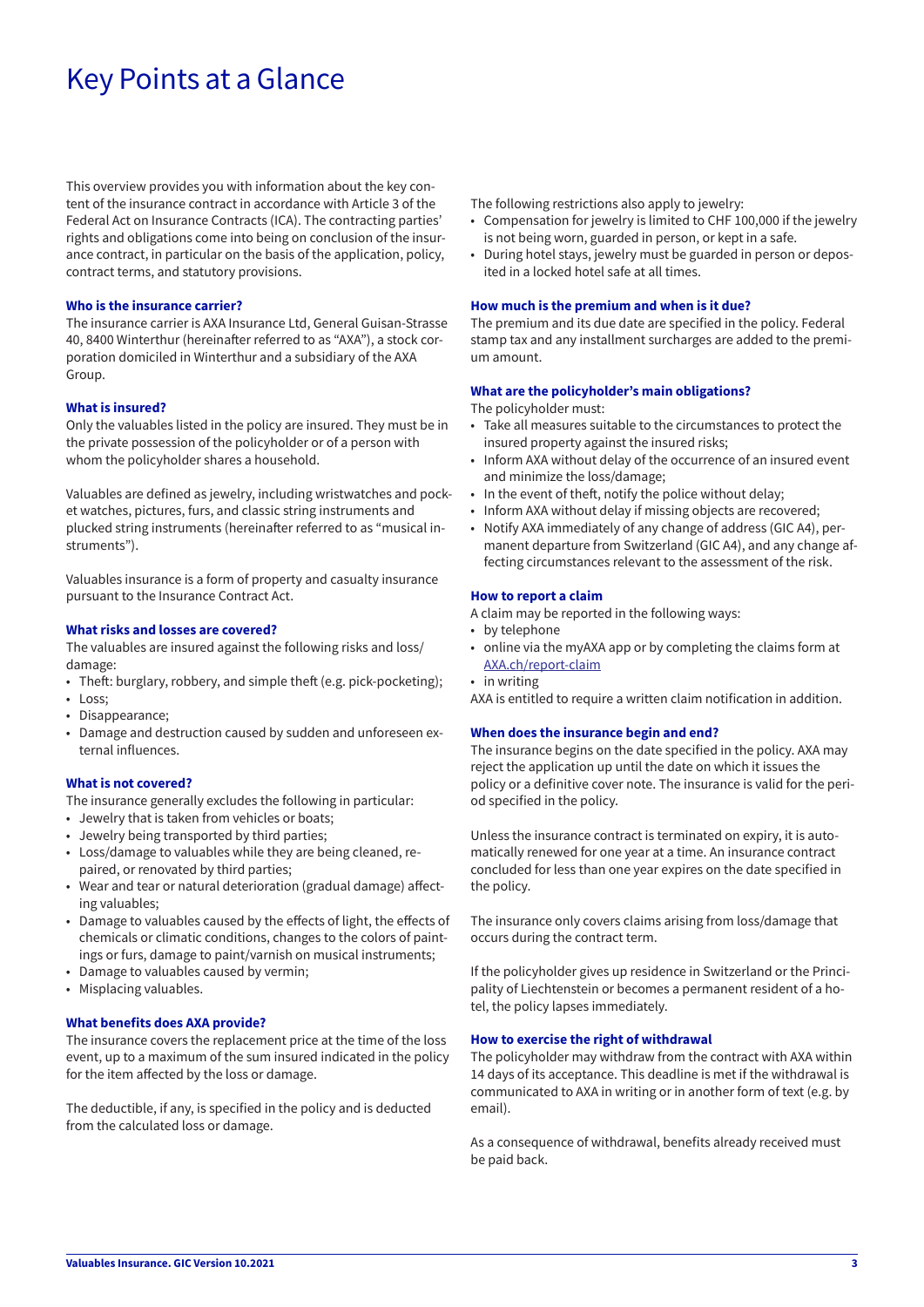#### **Special information for the Principality of Liechtenstein**

For a period of two weeks after submitting or sending the application, the applicant is bound by the application to conclude an insurance contract.

If AXA is in breach of the duty to provide information pursuant to the Liechtenstein Insurance Contract Act or the Liechtenstein Insurance Supervision Act, the policyholder has the right to withdraw during a four-week period from receipt of the policy.

The responsible supervisory authority is the Swiss Financial Market Supervisory Authority FINMA, 3000 Bern.

#### **What data does AXA use and how?**

AXA uses data in compliance with the applicable statutory provisions. More information may be found at AX[A.ch/data-protection.](http://www.axa.ch/en/information/data-protection)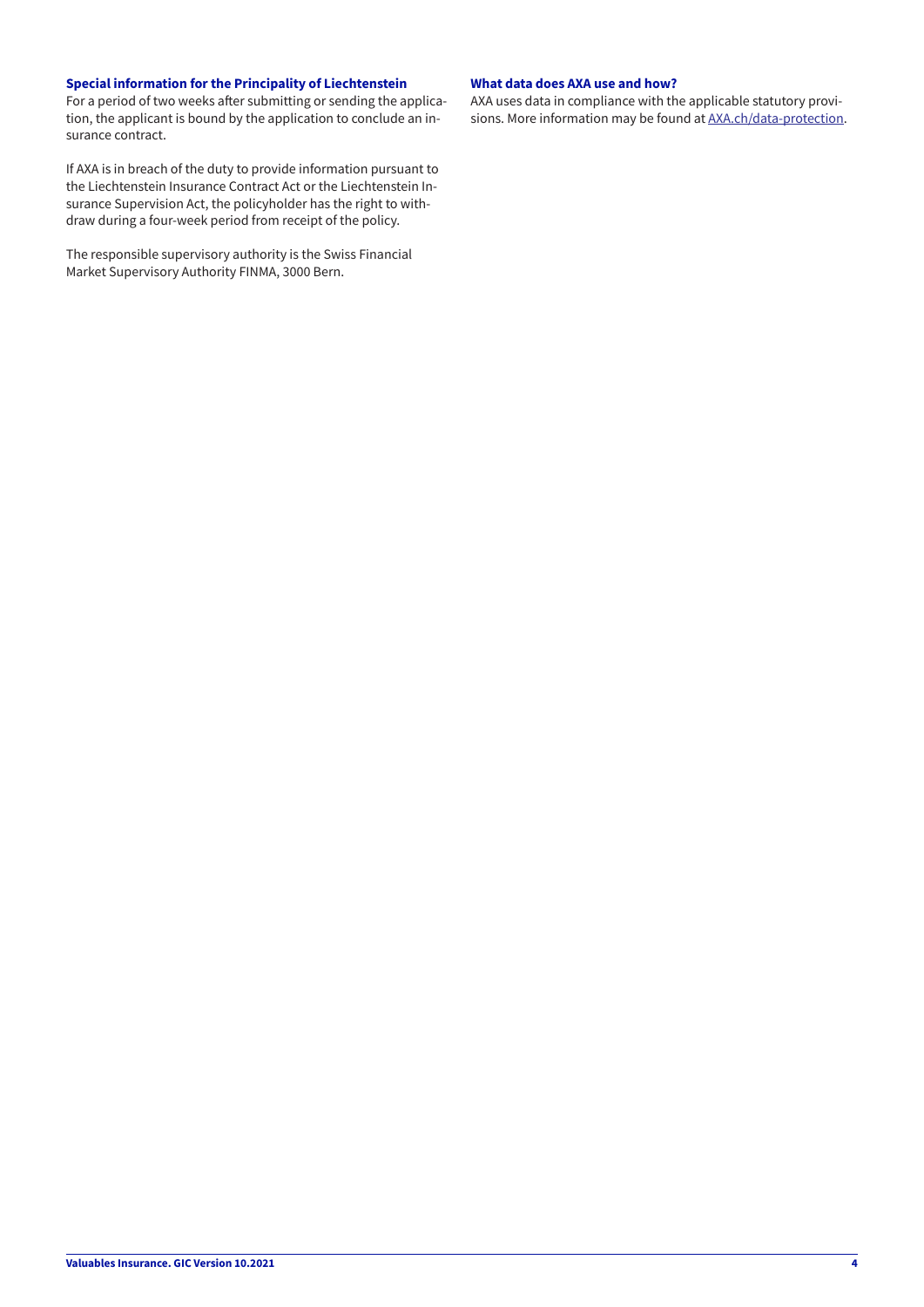### <span id="page-4-0"></span>**Part A General Conditions of the Insurance Contract**

#### **A1 Scope of the contract**

The policy, these General Terms and Conditions (GIC), and any Special Insurance Conditions (SIC) govern the scope of insurance.

The insurance covers events that occur during the contract term. The contract term is specified in the policy.

#### **A2 Territorial scope**

| A2.1<br>A2.1.1 | Jewelry, furs, and musical instruments<br>within Switzerland and the Principality of Liechtenstein<br>• at the domicile of the policyholder mentioned in<br>the policy;<br>• in a bank safe;<br>• elsewhere, provided that the property insured is locat-<br>ed at this place on a temporary basis only and for no<br>longer than one year. |
|----------------|---------------------------------------------------------------------------------------------------------------------------------------------------------------------------------------------------------------------------------------------------------------------------------------------------------------------------------------------|
| A2.1.2         | all over the world during temporary trips or stays<br>abroad, lasting not more than one year, by the policy-<br>holder or by persons with whom the policyholder shares<br>a household.                                                                                                                                                      |
| A2.2           | <b>Pictures and special items</b><br>at the locations specified in the policy in Switzerland or<br>the Principality of Liechtenstein.                                                                                                                                                                                                       |
|                |                                                                                                                                                                                                                                                                                                                                             |

**A2.3 Change of residence** 

in Switzerland and in the Principality of Liechtenstein during the removal and at the new domicile (if abroad see A4). Applies to all types of valuables.

#### **A3 Contract term**

The insurance contract begins on the date specified in the policy. It is concluded for the term specified in the policy, after which it is automatically renewed for one year at a time. If the contract has been concluded for less than one year, it lapses on the specified date.

If an annual right of termination was agreed, this is stated in the policy.

If an application is rejected by AXA, any provisional insurance coverage provided by AXA lapses three days after the policyholder receives notification to this effect, and no later than 60 days after the provisional confirmation of cover was granted. In this case, the applicant will owe the *pro rata* premium for the period of coverage. Any provisional insurance coverage that may be in place expires once the policy is issued.

#### **A4 Change of home address and domicile**

AXA must be notified of any change of address within 30 days of the removal, whereupon AXA has the right to terminate the contract within 14 days of receiving the notification. In this case, the contract expires four weeks after notice of termination by AXA.

If the policyholder gives up residence in Switzerland or the Principality of Liechtenstein or moves to a hotel as a permanent guest, the contract lapses immediately.

#### **A5 Termination of the contract**

| A5.4 | Termination by the policyholder in the event of a                                                                                                                                                                                                                                                                                                                                                                                                                                                                                                                                                                                     |
|------|---------------------------------------------------------------------------------------------------------------------------------------------------------------------------------------------------------------------------------------------------------------------------------------------------------------------------------------------------------------------------------------------------------------------------------------------------------------------------------------------------------------------------------------------------------------------------------------------------------------------------------------|
| A5.3 | Termination in the event of multiple insurance<br>A12.2 applies.                                                                                                                                                                                                                                                                                                                                                                                                                                                                                                                                                                      |
| A5.2 | Termination in the event of a claim<br>After a claim for which AXA provides benefits, the con-<br>tract can be terminated as follows:<br>by the policyholder, no later than 14 days after they<br>become aware of the payment of the benefit, with<br>coverage ending 14 days after receipt by AXA of the no-<br>tice of termination;<br>• by AXA, at the latest when the benefit is paid out, with<br>coverage ending 14 days following receipt by the poli-<br>cyholder of the notice of termination.                                                                                                                               |
| A5.1 | <b>Ordinary termination</b><br>Either contracting party may terminate the contract in<br>writing or in another form of text (email, for example) up<br>to three months prior to its expiry.<br>If the term of the contract is longer than three years, the<br>parties may terminate it at the end of the third year or of<br>each subsequent year by giving three months' notice in<br>writing or another form of text.<br>If an annual right of termination was agreed, either con-<br>tracting party may give written notice to terminate the<br>contract with a notice period of three months to the end<br>of the insurance year. |

**change to the contract by AXA** A8.2 applies.

#### **A6 Premiums**

The premium specified in the policy is due on the first day of each insurance year; the due date for the first premium is specified in the invoice. In the event of installment payments, the installments due during the insurance year are deemed to be deferred. AXA may add a surcharge to each installment.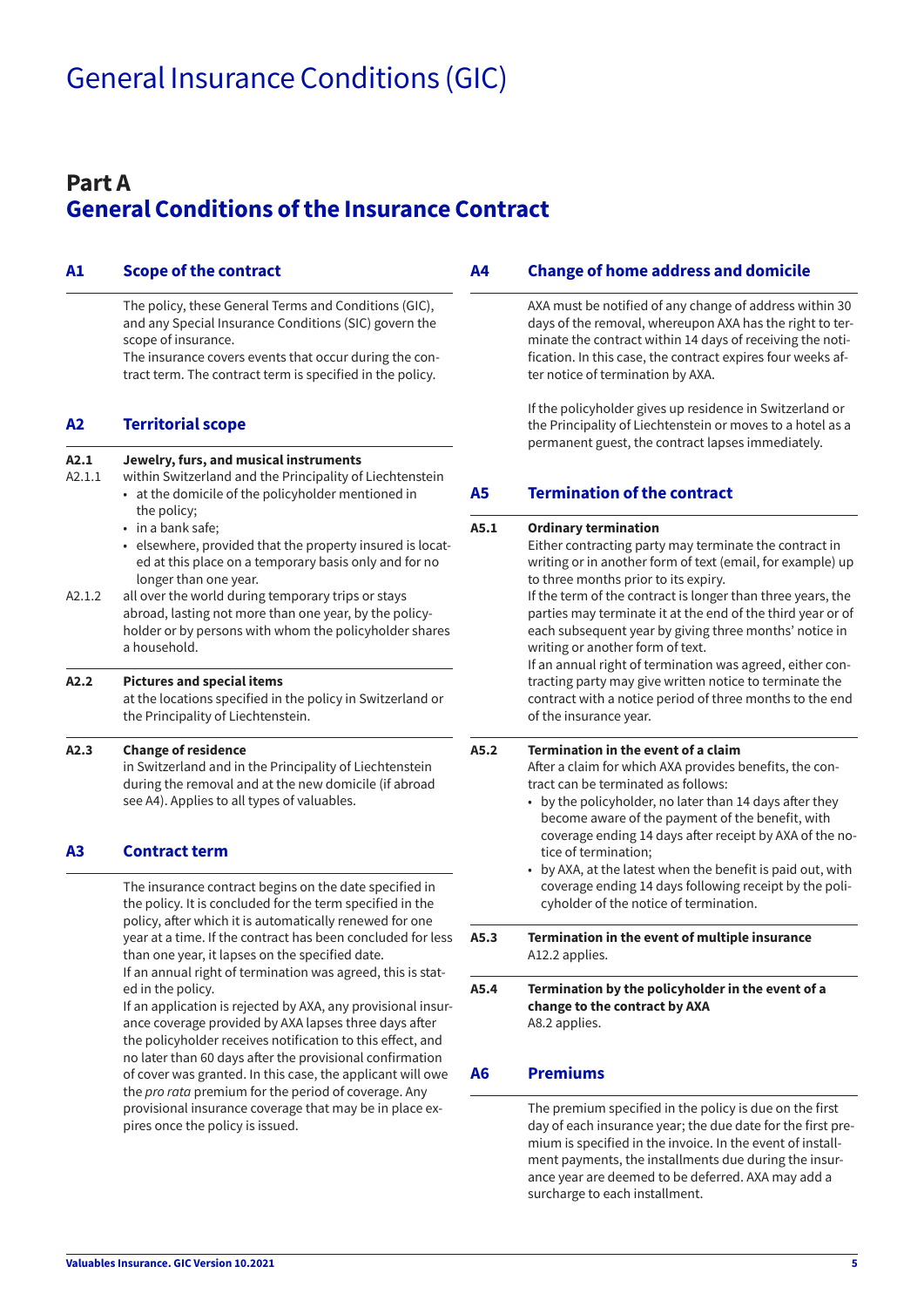#### <span id="page-5-0"></span>**A7 Deductible**

When so specified in the policy, the eligible claimant bears a deductible of 10% of the calculated damage, and at least CHF 200 per event, in the case of theft, loss, and disappearance. No deductible applies in the case of damage or destruction.

#### **A8 Adjustment to the contract by AXA**

#### **A8.1 Notification by AXA**

AXA may adjust the contract with effect from the following insurance year if there are changes to:

- premiums
- the rules on deductibles

Notification of an adjustment to the contract must reach the policyholder no later than 25 days prior to the start of the new insurance year.

#### **A8.2 Termination by the policyholder**

When AXA adjusts the contract, the policyholder has the right to terminate the contract as of the end of the current insurance year. In this case, the contract terminates at the end of the insurance year. Notice of termination must reach AXA no later than on the last day of the current insurance year.

#### **A8.3 Consent to an adjustment to the contract**

Any adjustment to the contract is deemed to have been accepted if the policyholder does not give notice of termination.

#### **A9 Duty of care and other obligations**

The policyholder and the user of the insured property are obliged to exercise due care and to take any measures required in the circumstances to protect the insured property.

The obligations in the event of a claim are governed by D1. In the event of a breach of the duty of care and other obligations in connection with a claim, Part D4.2 applies.

#### **A10 Duty to provide information**

| A10.2 | <b>Adjustment to the contract by AXA</b>                                                                                                                  |
|-------|-----------------------------------------------------------------------------------------------------------------------------------------------------------|
| A10.1 | <b>Communication with AXA</b><br>The policyholder must address all communications to<br>the relevant branch office or to the registered office of<br>AXA. |

- A8 applies.
- **A10.3 Multiple insurance coverage** A12 applies.
- **A10.4 Termination of the contract** A5 applies.

#### **A11 Claims**

Part D applies.

#### **A12 Multiple insurance**

#### **A12.1 Duty to notify**

AXA must be informed immediately if additional insurance contracts are in place for the same insured property, the same risk, and the same period, or if such contracts are concluded.

#### **A12.2 Termination**

AXA may terminate the contract within 14 days of notification of multiple insurance. The contract ends 4 weeks after the notice of termination reaches the policyholder. If the policyholder has inadvertently taken out multiple insurance, they may terminate the later policy. This must occur within 4 weeks of discovering the multiple insurance. Notice of termination must be sent to AXA in writing or another text form (email, for example).

#### **A13 Principality of Liechtenstein**

If the policyholder is resident or has their registered office in the Principality of Liechtenstein, the references to provisions of Swiss law contained in the insurance contract documents shall be construed as referring to the corresponding provisions of Liechtenstein law.

#### **A14 Applicable law and place of jurisdiction**

#### **A14.1 Applicable law**

The contract is subject to Swiss law. For contracts that are subject to Liechtenstein law, the binding provisions of Liechtenstein law take precedence if they differ from these General Insurance Conditions (GIC).

#### **A14.2 Place of jurisdiction**

The ordinary courts of Switzerland shall have exclusive jurisdiction over any disputes arising out of or in connection with this insurance contract; in the case of policyholders resident or having their registered office in the Principality of Liechtenstein, the ordinary courts of Liechtenstein shall have exclusive jurisdiction over any such disputes.

#### **A15 Sanctions**

The obligation to provide benefits shall lapse insofar as and as long as applicable legal economic, trade, or financial sanctions inhibit indemnification under this contract.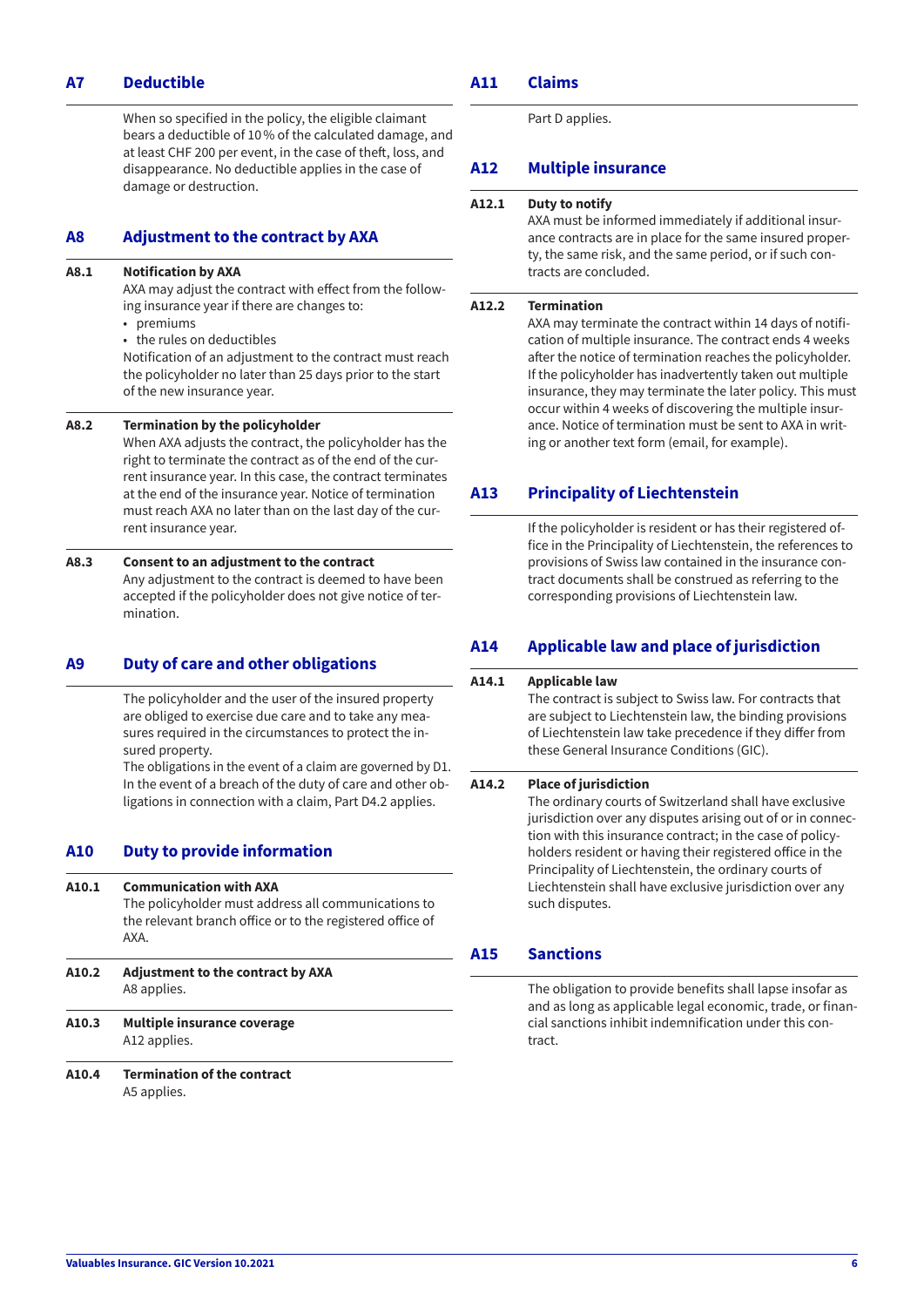### <span id="page-6-0"></span>**Part B Scope of Insurance**

#### **B1 Insured valuables**

Only the valuables listed in the policy are insured. They must be in the private possession of the policyholder or of a person with whom the policyholder shares a household.

#### **B1.1 Definition of valuables**

Unless otherwise specified in the policy, the following items are defined as valuables:

- Jewelry, including wristwatches and pocket watches
- Pictures
- Musical instruments (classic string instruments and plucked string instruments)
- Furs

#### **B2 Insured risks**

#### **The insurance covers loss/damage caused by:**

- Theft. This is defined as loss/damage caused by burglary, robbery, and simple theft;
- Loss:
- Disappearance;
- Damage and destruction caused by sudden and unforeseen external influences.

#### **B3 Insured benefits**

The insurance covers the replacement price at the time of the loss event, up to a maximum of the sum insured indicated in the policy for the property affected by the loss or damage.

#### **B3.1 Special provisions relating to jewelry**

- B3.1.1 If the total value of the insured jewelry exceeds CHF 100,000, AXA is liable for more than this amount only if the jewelry
	- is worn or continuously supervised in person;
	- is stolen from a locked security container (vault built into the wall or safe weighing over 100kg).

The keys or codes for the combination locks of the containers concerned must be kept safely in another room or carried by the persons in charge of them.

B3.1.2 Jewelry and hotel stays

During hotel stays, jewelry with a total value of up to CHF 100,000 that is not being worn on the person must be continuously guarded in person or deposited in a locked hotel safe at all times. This also applies if differing custody requirements are specified in relation to the indemnity limits set forth in the policy.

Part B3.1.1 applies if the total value of the insured jewelry exceeds CHF 100,000. If differing custody requirements exist in relation to the indemnity limits specified in the policy, these requirements shall take precedence.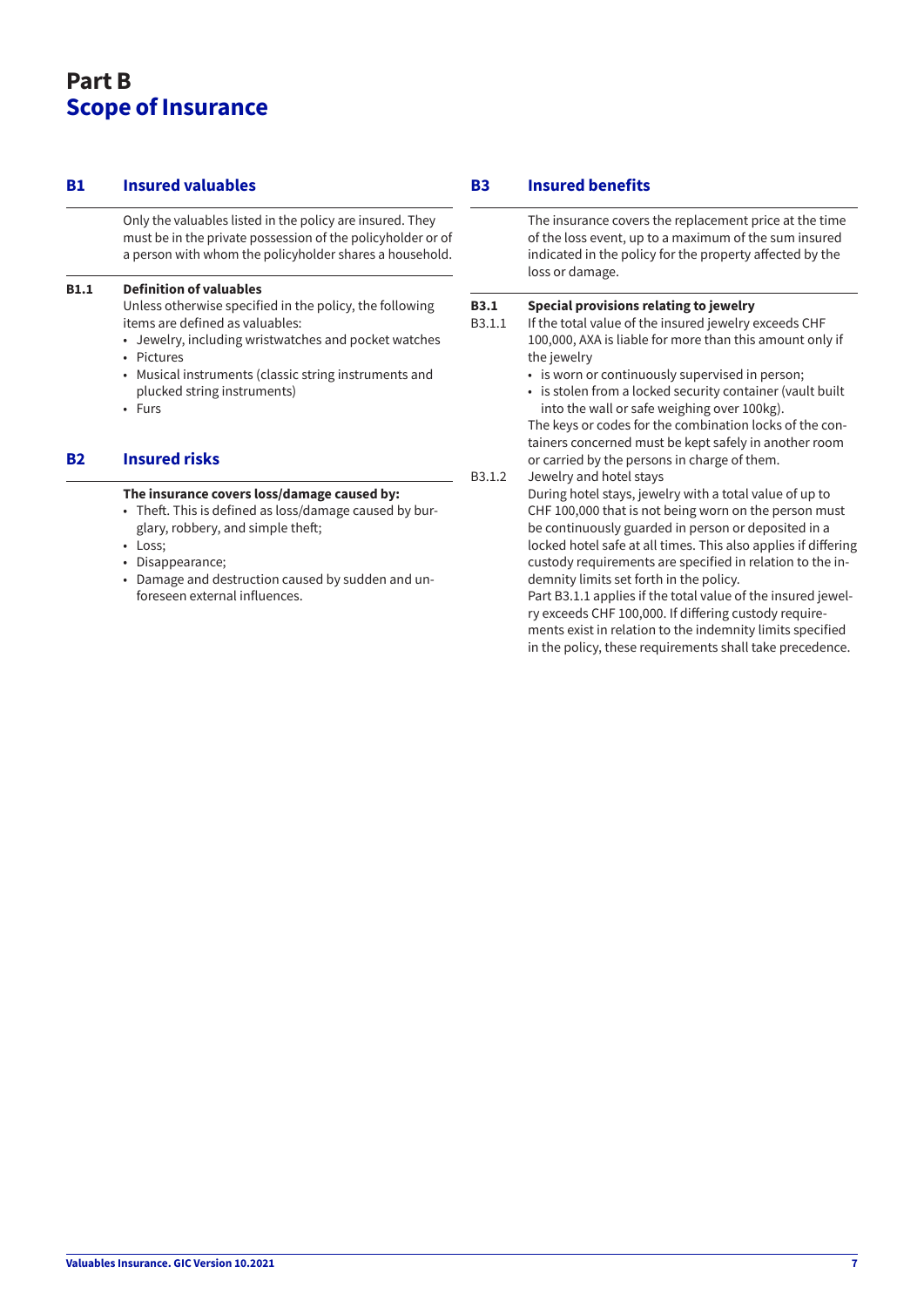## <span id="page-7-0"></span>**Part C General Exclusions**

#### **C1 General exclusions**

The insurance does not cover:

- Losses due to theft of jewelry from motor vehicles, caravans, mobile homes, motorboats, or sailing boats;
- Jewelry handed to a third party for transport;
- Losses resulting from destruction or damage as a consequence of the insured valuables being cleaned, repaired, or renovated by a third party;
- Damage resulting from wear and tear or natural deterioration;
- Gradually occurring damage caused by the effects of light, the effects of chemicals or climatic conditions, changes to the colors of paintings or furs, damage to paint/varnish on musical instruments;
- Loss or damage caused by vermin;
- Theft by persons living in the same household as the policyholder;
- Loss resulting from embezzlement or misappropriation;
- Loss or damage resulting from armed conflict, violations of neutrality, revolution, rebellion, uprising, civil unrest (acts of violence against persons or property as a result of riots, commotion, or mob activity), or from any measures taken to counter such events;
- Loss or damage caused by changes to the nuclear structure of atoms;
- Loss or damage caused by earthquakes and volcanic eruptions;
- Loss or damage caused by water from reservoirs, irrespective of the cause;
- Loss or damage to valuables caused by cyber events;
- Loss or damage caused by misplacing valuables.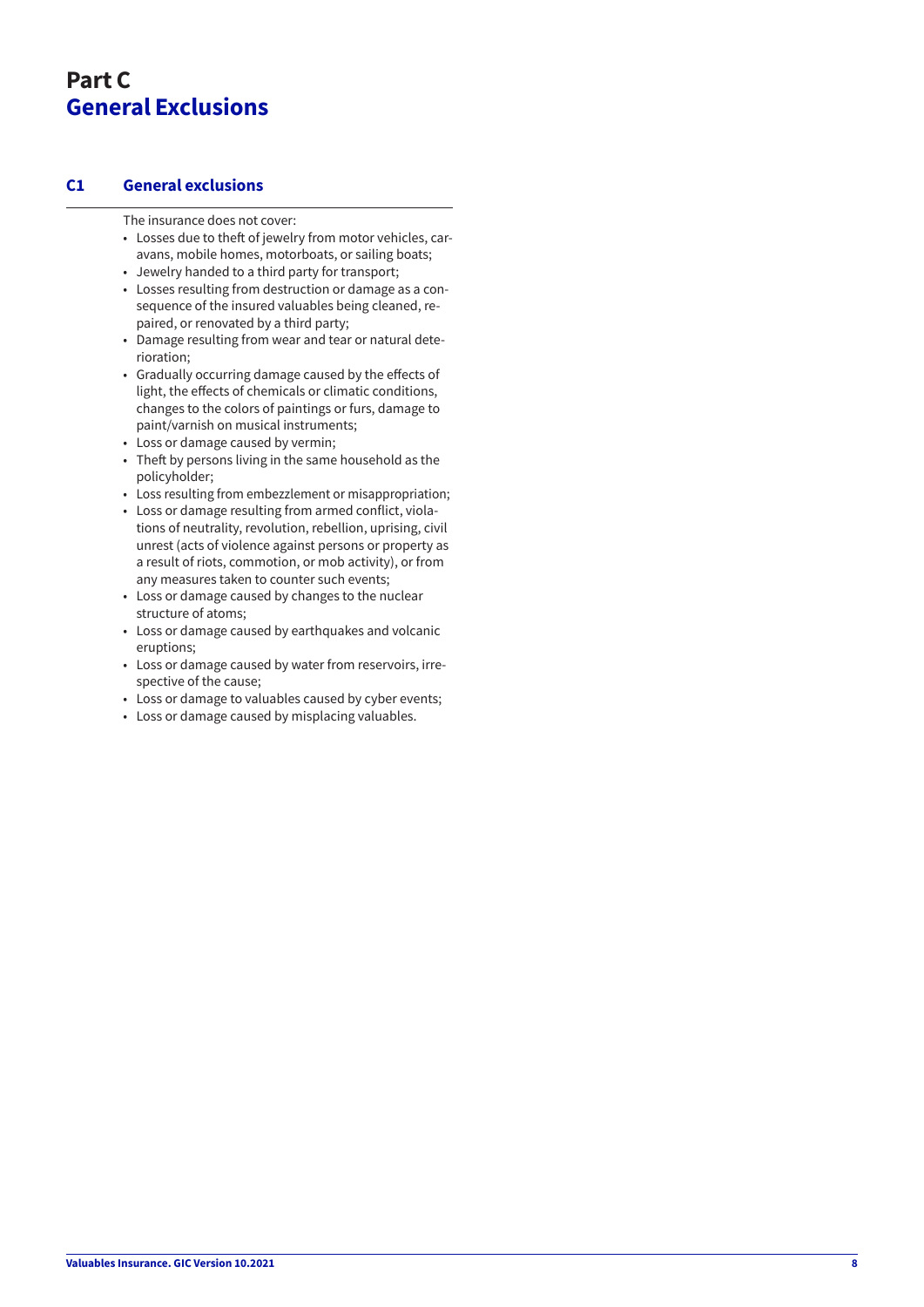## <span id="page-8-0"></span>**Part D Claims**

| D1                  | <b>Procedure and obligations</b>                                                                                                                                                                                                                           |
|---------------------|------------------------------------------------------------------------------------------------------------------------------------------------------------------------------------------------------------------------------------------------------------|
|                     | The eligible claimant must                                                                                                                                                                                                                                 |
| D1.1                | inform AXA immediately in the event of a claim;                                                                                                                                                                                                            |
| D1.2                | in the case of theft, loss, or disappearance, or at AXA's re-<br>quest, the police must be notified without delay and an<br>official investigation requested;                                                                                              |
| D1.3                | submit the documentation required in order to substan-<br>tiate the claim (e.g. invoices, receipts, valuations) and<br>provide the necessary information. AXA is permitted to<br>undertake any investigation for the purpose of assessing<br>the claim;    |
| D1.4                | take all suitable measures to minimize the damage and<br>recover missing property, and follow any instructions is-<br>sued by AXA.                                                                                                                         |
| D <sub>2</sub>      | <b>Compensation</b>                                                                                                                                                                                                                                        |
| D <sub>2.1</sub>    | Both the eligible claimant and AXA can demand to have<br>the loss assessed immediately.                                                                                                                                                                    |
| D <sub>2</sub> .2   | The eligible claimant must present proof of the amount<br>of the loss/damage. The sum insured does not constitute<br>proof of the existence and value of the insured property<br>at the time the damage occurred.                                          |
| D <sub>2</sub> .3   | The loss must be assessed either by the parties them-<br>selves, by a mutually agreed claims adjuster, or through<br>an expert loss adjustment proceeding. Each party may<br>request that an expert loss adjustment proceeding be<br>implemented (see D3). |
| D <sub>2</sub> .4   | Compensation is calculated on the basis of the replace-<br>ment price at the time of the loss event, up to a maxi-<br>mum of the sum insured indicated in the policy for the<br>property concerned.                                                        |
| D <sub>2</sub> .4.1 | In the case of partial loss or damage, AXA pays the costs<br>of a partial replacement or repair as well as any remain-<br>ing decrease in value.                                                                                                           |
| D <sub>2</sub> .4.2 | Personal sentimental value is not taken into consider-<br>ation.                                                                                                                                                                                           |
| D <sub>2</sub> .5   | Costs of loss mitigation are also compensated. If these<br>costs together with the compensation as per D2.4 exceed<br>the sum insured, they are reimbursed only in respect of<br>expenses incurred on AXA's instructions.                                  |
| D <sub>2</sub> .6   | AXA is under no obligation to accept recovered or dam-<br>aged property.                                                                                                                                                                                   |
| <b>D2.7</b>         | AXA may choose whether to provide compensation in<br>cash or in kind.                                                                                                                                                                                      |

#### **Expert loss adjustment proceeding**

Each party must appoint an expert in writing. Before the loss assessment begins, the experts appoint an arbitrator in writing. If a party fails to designate its expert within 14 days after having been requested to do so in writing, the competent judge will designate one at the request of the other party; the same judge will also appoint the arbitrator if the experts are unable to agree on one.

Persons who do not have the necessary expertise, or who are related to one of the parties or are otherwise biased, may be rejected as experts. If the reason for the rejection is disputed, the decision rests with the competent judge, who then appoints the expert or arbitrator if the objection is upheld. The experts are responsible for establishing the cause, detailed circumstances, and amount of the loss/damage. They determine the value of the insured, recovered, and damaged items immediately before and after the event; for insurance at reinstatement value, the replacement-as-new value is also determined. If there are discrepancies between the assessments, the arbitrator decides on the remaining points in dispute within the upper and lower limits of both assessments. Within the scope of their authority, the experts' assessments are binding, unless it is proved by one party that the assessments differ substantially from the actual facts. Each party pays the costs of its own expert. Each party pays half the costs of the arbitrator.

#### **D4 Reduced compensation**

| D4.1 | Underinsurance<br>If the sum insured is less than the replacement value<br>(underinsurance), any damage is indemnified only at the<br>ratio of the sum insured to the replacement value. Un-<br>derinsurance is calculated separately for each property<br>item insured. |
|------|--------------------------------------------------------------------------------------------------------------------------------------------------------------------------------------------------------------------------------------------------------------------------|
| D4.2 | <b>Breach of duty of care and obligations</b><br>In the event of any intentional breach of legal or contrac-<br>tual regulations or obligations, the compensation may<br>be reduced or canceled to the extent to which the breach<br>caused or influenced the loss.      |

#### **Due date for compensation payment**

- **D5.1** The compensation amount is due 30 days after AXA receives the documents necessary for assessing the amount involved and its own liability. Thirty days after the loss/damage occurred, a partial payment may be requested that equals the minimum amount due in accordance with the status of the loss assessment.
- **D5.2** AXA's obligation to effect payment may be deferred as long as, through the fault of the policyholder or the eligible claimant, the amount of compensation cannot be ascertained or paid.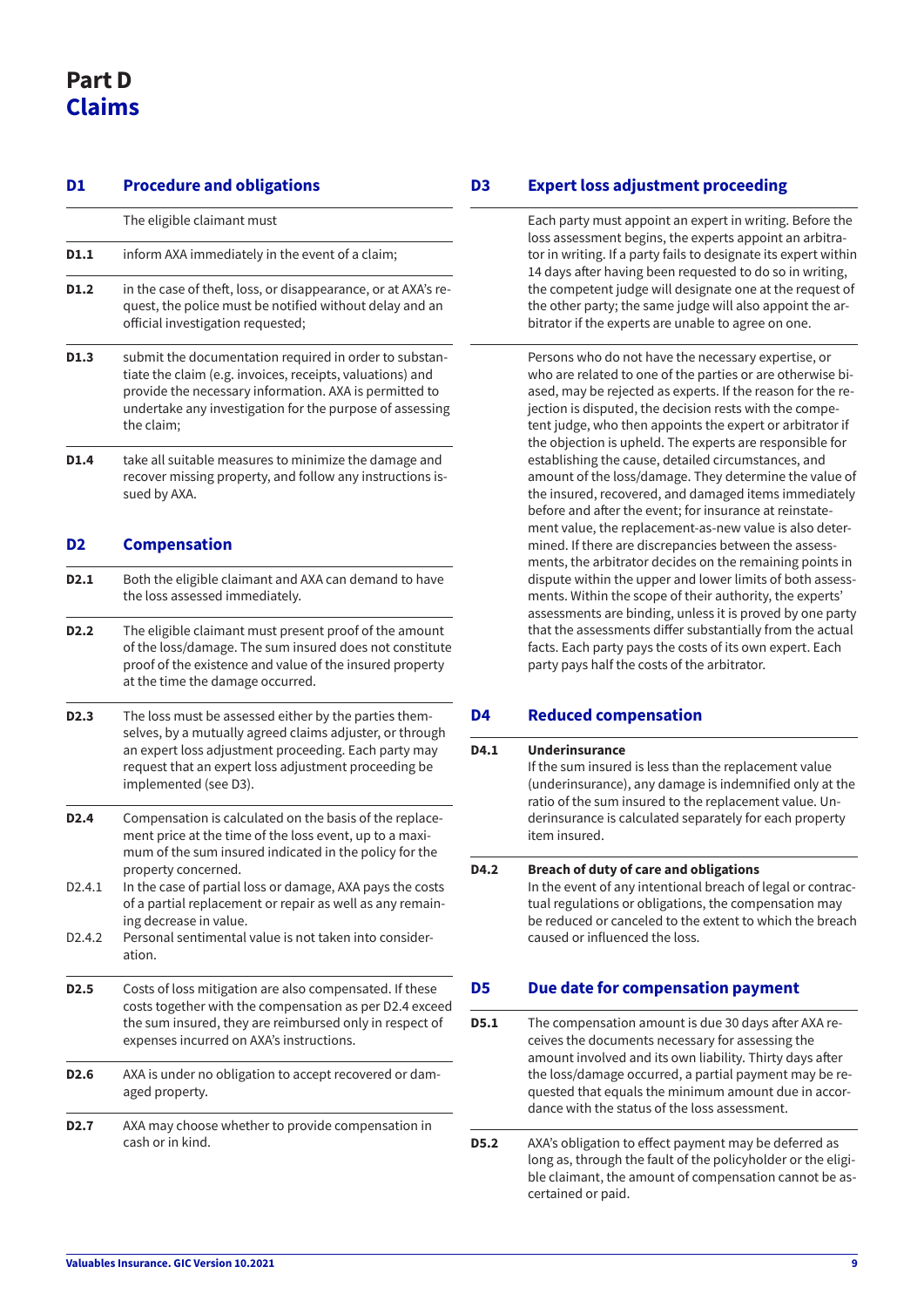- <span id="page-9-0"></span>**D5.3** In addition, compensation will be deferred for as long as <br>D5.3.1 doubt exists as to the claimant's entitlement to receive
- doubt exists as to the claimant's entitlement to receive payment;
- D5.3.22 a police or criminal investigation into the loss or damage is being conducted and the investigation in relation to the policyholder or claimant has not yet been concluded.

#### **D6 Recovered property**

- **D6.1** If stolen or lost property for which compensation has already been paid is recovered or if the policyholder receives any information as to its whereabouts, the policyholder must notify AXA immediately.
- **D6.2** The eligible claimant may choose whether to return the compensation received for the recovered property to AXA, after deducting the payment for any decrease in value, or whether to place the recovered property at the disposal of AXA.